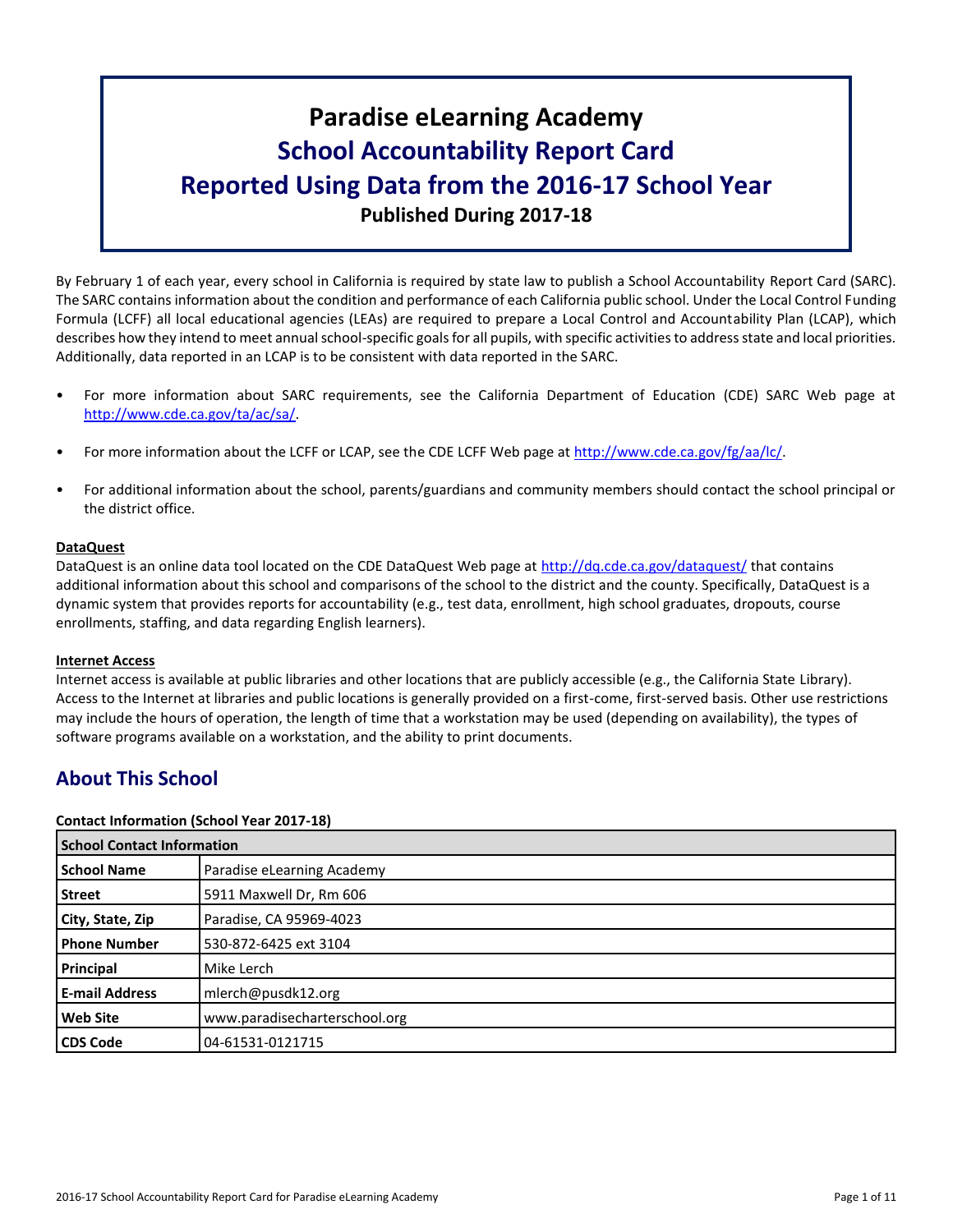| <b>District Contact Information</b> |                                                               |  |  |  |
|-------------------------------------|---------------------------------------------------------------|--|--|--|
| <b>District Name</b>                | Paradise Unified School District (Paradise eLearning Academy) |  |  |  |
| l Phone Number                      | 530-872-6400                                                  |  |  |  |
| Superintendent                      | Michelle John                                                 |  |  |  |
| <b>E-mail Address</b>               | jrobbins@pusdk12.org                                          |  |  |  |
| Web Site                            | www.pusdk12.org                                               |  |  |  |

#### **School Description and Mission Statement (School Year 2017-18)**

The Paradise eLearning Academy is an online Independent Study dependent charter of Paradise Unified School District. The academy serves students in grades 9 through 12 throughout Butte County and the six adjacent counties.

The mission of the Paradise eLearning Academy is to provide an individualized standards-based high school education for students in Butte and adjacent counties through the utilization of innovative electronic methodology, a California state standard-based online curriculum, together with an individualized independent study model. The elearning Academy earned a WASC six year accreditation in June 2015. We envision a learning environment uniquely able to prepare students to excel in a diverse, technologically advanced society.

#### **Student Enrollment by Grade Level (School Year 2016-17)**

| Grade<br>Level          | <b>Number of</b><br><b>Students</b> |
|-------------------------|-------------------------------------|
| Grade 9                 |                                     |
| Grade 10                | 11                                  |
| Grade 11                | 24                                  |
| Grade 12                | 18                                  |
| <b>Total Enrollment</b> | 55                                  |

#### **Student Enrollment by Group (School Year 2016-17)**

| <b>Student</b><br>Group                | <b>Percent of</b><br><b>Total Enrollment</b> |
|----------------------------------------|----------------------------------------------|
| <b>Black or African American</b>       | 1.8                                          |
| American Indian or Alaska Native       | 1.8                                          |
| Asian                                  | 0                                            |
| <b>Filipino</b>                        | 0                                            |
| <b>Hispanic or Latino</b>              | 5.5                                          |
| Native Hawaiian or Pacific Islander    | 0                                            |
| White                                  | 87.3                                         |
| <b>Two or More Races</b>               | 3.6                                          |
| <b>Socioeconomically Disadvantaged</b> | 54.5                                         |
| <b>English Learners</b>                | 0                                            |
| <b>Students with Disabilities</b>      | 9.1                                          |
| <b>Foster Youth</b>                    | 1.8                                          |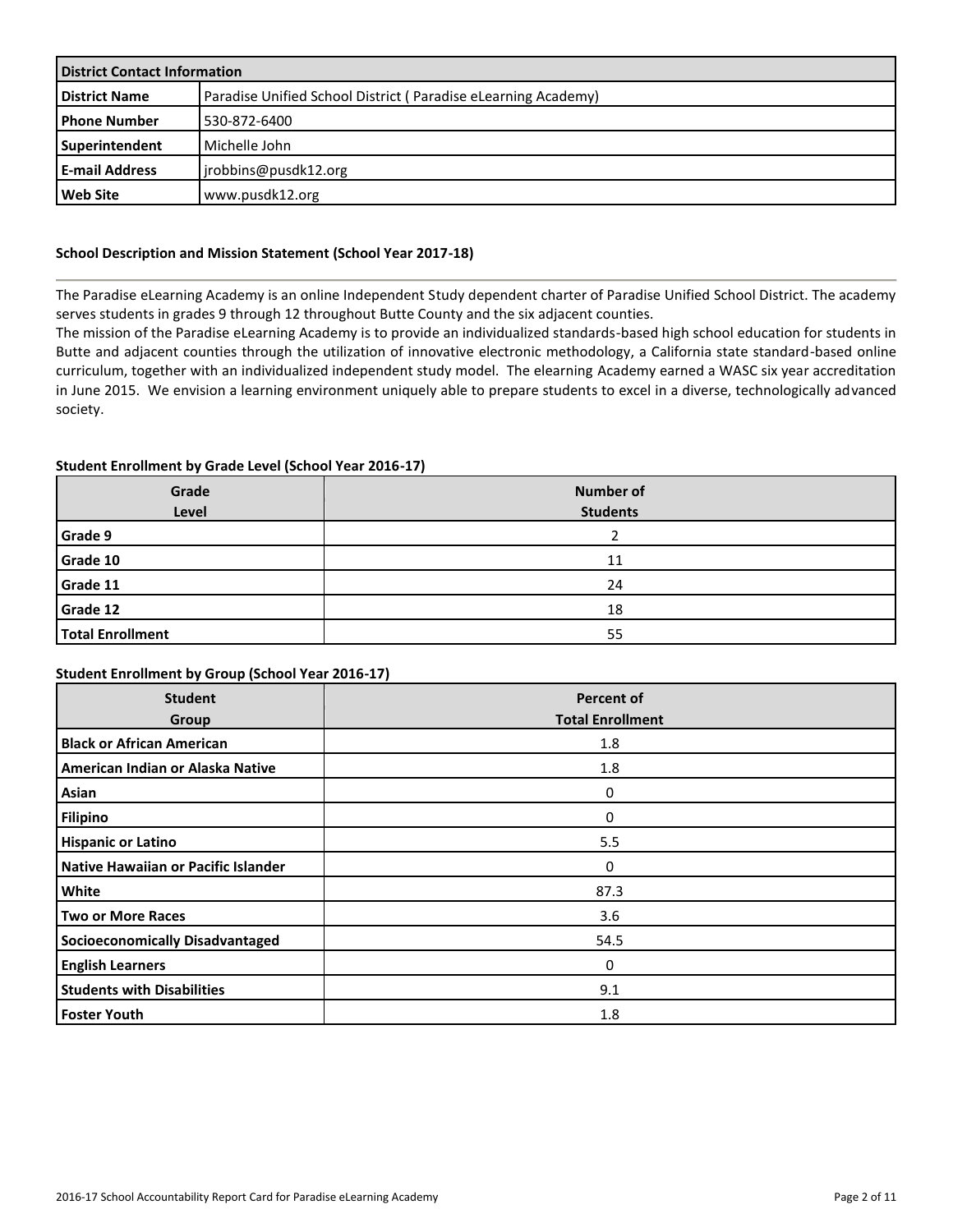# **A. Conditions of Learning**

### **State Priority: Basic**

The SARC provides the following information relevant to the State priority: Basic (Priority 1):

- Degree to which teachers are appropriately assigned and fully credentialed in the subject area and for the pupils they are teaching;
- Pupils have access to standards-aligned instructional materials; and
- School facilities are maintained in good repair.

#### **Teacher Credentials**

|                                                                    |         | <b>District</b> |         |         |
|--------------------------------------------------------------------|---------|-----------------|---------|---------|
| <b>Teachers</b>                                                    | 2015-16 | 2016-17         | 2017-18 | 2017-18 |
| With Full Credential                                               |         |                 |         | 176     |
| Without Full Credential                                            |         |                 |         |         |
| Teaching Outside Subject Area of Competence (with full credential) |         |                 |         |         |

#### **Teacher Misassignments and Vacant Teacher Positions**

| <b>Indicator</b>                                      | 2015-16 | 2016-17 | 2017-18 |
|-------------------------------------------------------|---------|---------|---------|
| <b>Misassignments of Teachers of English Learners</b> |         |         |         |
| <b>Total Teacher Misassignments *</b>                 |         |         |         |
| Vacant Teacher Positions                              |         |         |         |

Note: "Misassignments" refers to the number of positions filled by teachers who lack legal authorization to teach that grade level, subject area, student group, etc.

\* Total Teacher Misassignments includes the number of Misassignments of Teachers of English Learners.

#### **Quality, Currency, Availability of Textbooks and Instructional Materials (School Year 2017-18)**

#### **Year and month in which data were collected:** September 2017

Apex Learning builds their curriculum to align to the California state standards and they constantly update their curriculum whenever anything is changed or updated with the California state standards. Apex curriculum is built in house so when content needs to be updated to reflect a certain state standard, the content development team will make those adjustments consistently and on a regular basis. On an ongoing basis, Apex Learning reviews their digital curriculum in relation to changing standards, relevancy, and student outcomes, as well as by customer request. Annually, courses are prioritized for maintenance as directed by their content and standards teams. For courses having undergone maintenance, updates are published prior to the start of the new academic year or at strategic times during the year when changes will be least disruptive to users. Courses may be also updated or revised throughout the year according to reported or discovered issues.

| <b>Subject</b>               | Textbooks and Instructional Materials/<br><b>Year of Adoption</b>                                                                                                                                                 | <b>From</b><br><b>Most Recent</b><br>Adoption? | <b>Percent of Students</b><br><b>Lacking Own</b><br><b>Assigned Copy</b> |
|------------------------------|-------------------------------------------------------------------------------------------------------------------------------------------------------------------------------------------------------------------|------------------------------------------------|--------------------------------------------------------------------------|
| <b>Reading/Language Arts</b> | Common Core English 1-4, AP English Language and<br>Composition, English Literature and Composition,<br>Creative Writing, Media Literacy - Apex Learning,<br>2016-17                                              | Yes                                            | 0%                                                                       |
| <b>Mathematics</b>           | Common Core Algebra I, Geometry, Algebra II,<br>Financial Literacy, Pre-Calculus, Calculus, Probability<br>and Statistics, Mathematics of Personal Finance,<br>Integrated Math 1, II, III- Apex Learning, 2016-17 | Yes                                            | 0%                                                                       |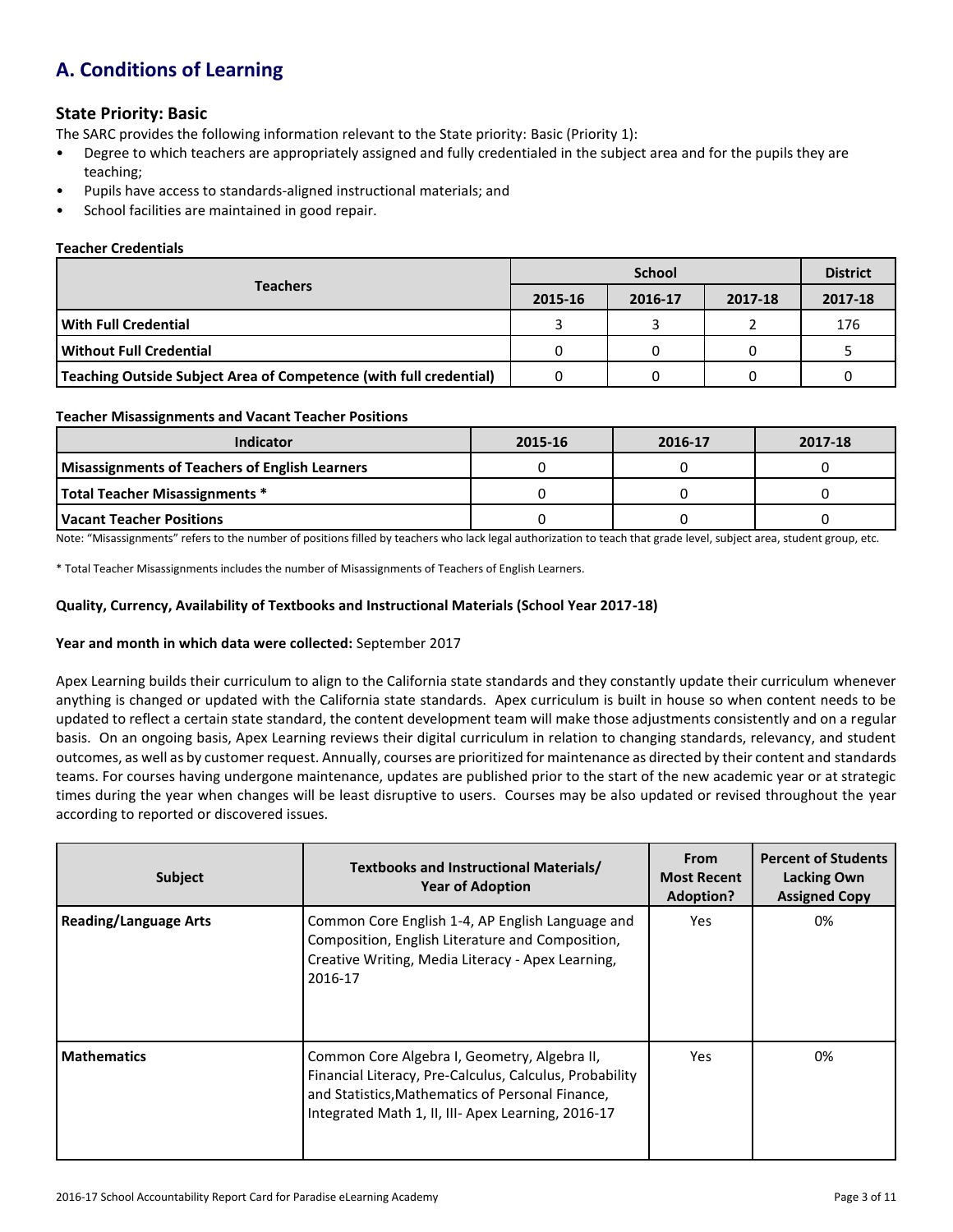| <b>Subject</b>                                       | Textbooks and Instructional Materials/<br><b>Year of Adoption</b>                                                                                                                                                                                        | From<br><b>Most Recent</b><br><b>Adoption?</b> | <b>Percent of Students</b><br>Lacking Own<br><b>Assigned Copy</b> |
|------------------------------------------------------|----------------------------------------------------------------------------------------------------------------------------------------------------------------------------------------------------------------------------------------------------------|------------------------------------------------|-------------------------------------------------------------------|
| <b>Science</b>                                       | Physical Science, Earth Science, Environmental<br>Science (2016-17), Biology, Chemistry, Physics,<br>Psychology - Apex Learning, 2016-17                                                                                                                 | <b>Yes</b>                                     | 0%                                                                |
| <b>History-Social Science</b>                        | Geography and World Cultures, World History,<br>Modern World History (2016-17), U.S. History, U.S.<br>Government and Politics, U.S. and Global Economics,<br>AP US Government and Politics, Multicultural<br>Studies, Sociology - Apex Learning, 2016-17 | <b>Yes</b>                                     | 0%                                                                |
| <b>Foreign Language</b>                              | Spanish 1-III, French I-II, and AP Spanish Language -<br>Apex Learning, 2016-17                                                                                                                                                                          | <b>Yes</b>                                     | 0%                                                                |
| <b>Health</b>                                        | Skills for Health - Apex Learning 2016-17                                                                                                                                                                                                                | Yes                                            | 0%                                                                |
| <b>Visual and Performing Arts</b>                    | Art Appreciation and Music Appreciation - Apex<br>Learning, 2016-17                                                                                                                                                                                      | <b>Yes</b>                                     | 0%                                                                |
| <b>Science Laboratory Equipment</b><br>(grades 9-12) | Wet labs in conjunction with Paradise High School -<br>annual review of availability and quality                                                                                                                                                         | <b>Yes</b>                                     | 0%                                                                |

#### **School Facility Conditions and Planned Improvements (Most Recent Year)**

Paradise eLearning Academy is located on the campus of Paradise High School. While many of the Paradise High School facilities are beginning to display signs of aging, the students, school staff, parents and district maintenance personnel assist in the effort of keeping the facility clean and attractive. Each classroom contains a television, VCR, DVD and at least one internet-connected computer. There are five classroom computer labs on campus as well as a number of student use computers in the library and in our career center. The library serves as an important teaching and learning center for staff and students. During the summer of 2004, an all-weather track surface was installed in the stadium complex. Grant, district and community-raised funds paid for the installation and improvement of this venue. The school was partially painted during the summers of 2012 and 2013. Painting will continue through the remainder of the 2013-14 school year. In the summer of 2011, a facilities committee was formed to begin the process of building a new gym/multiuse facility on the PHS campus. After numerous meetings and conversations during the 2011-2012 school year, the new gym, six new classrooms and two additional restroom plans were submitted to the state for final approval. During the summer of 2013, four older portable classrooms were demolished and eight new modular classrooms (and new restrooms) were installed.

#### **School Facility Good Repair Status (Most Recent Year)**

Using the **most recently collected** FIT data (or equivalent), provide the following:

- Determination of repair status for systems listed
- Description of any needed maintenance to ensure good repair
- The year and month in which the data were collected
- The overall rating

| <b>School Facility Good Repair Status (Most Recent Year)</b><br>Year and month of the most recent FIT report: April 2017 |                      |      |      |                                |  |  |  |
|--------------------------------------------------------------------------------------------------------------------------|----------------------|------|------|--------------------------------|--|--|--|
|                                                                                                                          | <b>Repair Status</b> |      |      | <b>Repair Needed and</b>       |  |  |  |
| <b>System Inspected</b>                                                                                                  | Good                 | Fair | Poor | <b>Action Taken or Planned</b> |  |  |  |
| Systems: Gas Leaks, Mechanical/HVAC,<br>Sewer                                                                            | Χ                    |      |      |                                |  |  |  |
| <b>Interior: Interior Surfaces</b>                                                                                       | Χ                    |      |      |                                |  |  |  |
| <b>Cleanliness: Overall Cleanliness, Pest/</b><br>Vermin Infestation                                                     | X                    |      |      |                                |  |  |  |
| <b>Electrical: Electrical</b>                                                                                            | X                    |      |      |                                |  |  |  |
| Restrooms/Fountains: Restrooms, Sinks/<br><b>Fountains</b>                                                               | X                    |      |      |                                |  |  |  |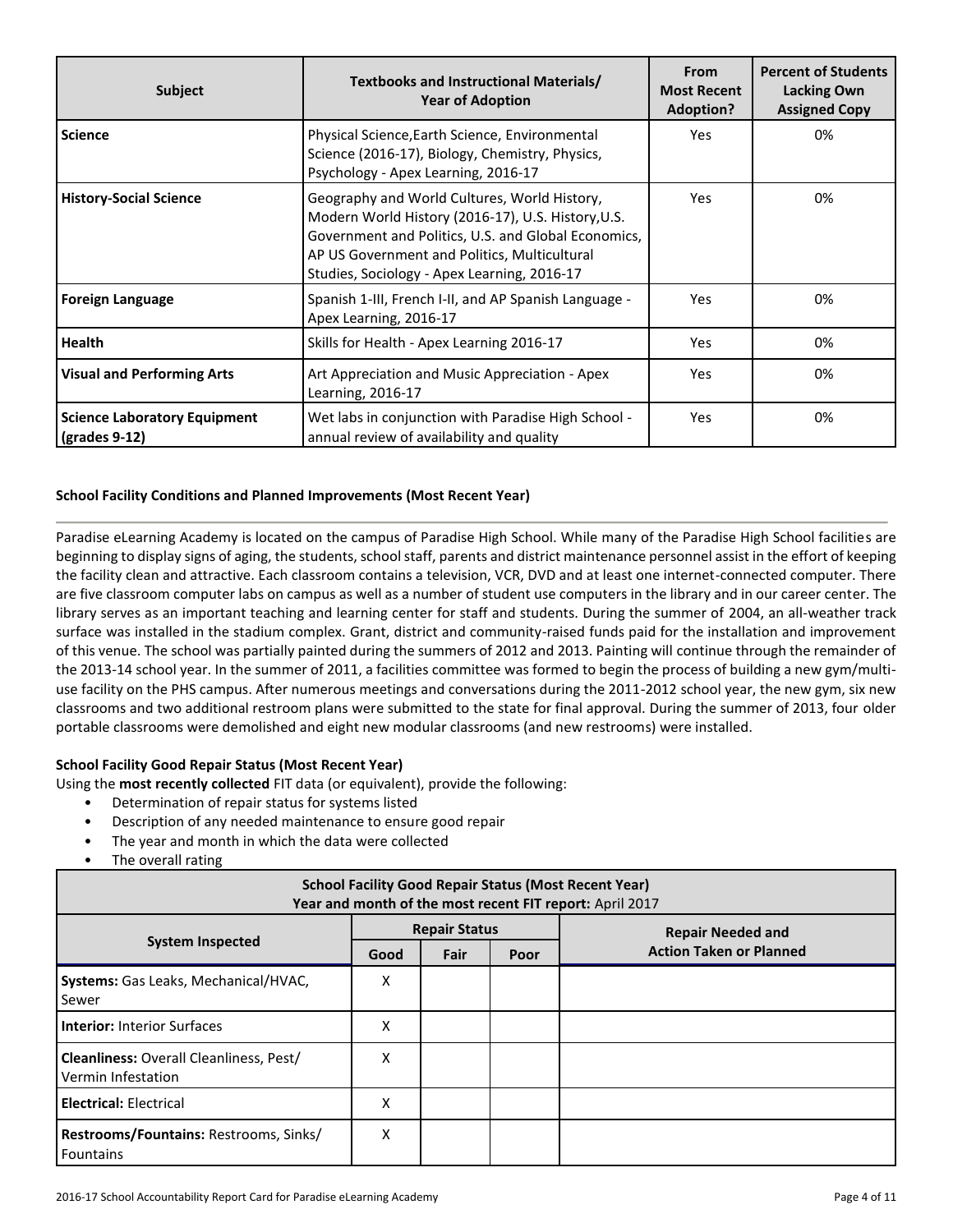| <b>School Facility Good Repair Status (Most Recent Year)</b><br>Year and month of the most recent FIT report: April 2017 |                      |      |      |                                |  |  |  |  |  |                          |
|--------------------------------------------------------------------------------------------------------------------------|----------------------|------|------|--------------------------------|--|--|--|--|--|--------------------------|
|                                                                                                                          | <b>Repair Status</b> |      |      |                                |  |  |  |  |  | <b>Repair Needed and</b> |
| <b>System Inspected</b>                                                                                                  | Good                 | Fair | Poor | <b>Action Taken or Planned</b> |  |  |  |  |  |                          |
| Safety: Fire Safety, Hazardous Materials                                                                                 | х                    |      |      |                                |  |  |  |  |  |                          |
| <b>Structural: Structural Damage, Roofs</b>                                                                              | х                    |      |      |                                |  |  |  |  |  |                          |
| <b>External: Playground/School Grounds,</b><br>Windows/Doors/Gates/Fences                                                | Χ                    |      |      |                                |  |  |  |  |  |                          |

#### **Overall Facility Rating (Most Recent Year)**

| Year and month of the most recent FIT report: April 2017 |                   |  |      |      |  |  |  |
|----------------------------------------------------------|-------------------|--|------|------|--|--|--|
|                                                          | Good<br>Exemplary |  | Fair | Poor |  |  |  |
| <b>Overall Rating</b>                                    |                   |  |      |      |  |  |  |

## **B. Pupil Outcomes**

#### **State Priority: Pupil Achievement**

The SARC provides the following information relevant to the State priority: Pupil Achievement (Priority 4):

- **Statewide assessments** (i.e., California Assessment of Student Performance and Progress [CAASPP] System, which includes the Smarter Balanced Summative Assessments for students in the general education population and the California Alternate Assessments [CAAs] for English language arts/literacy [ELA] and mathematics given in grades three through eight and grade eleven. Only eligible students may participate in the administration of the CAAs. CAAs items are aligned with alternate achievement standards, which are linked with the Common Core State Standards [CCSS] for students with the most significant cognitive disabilities); and
- The percentage of students who have successfully completed courses that satisfy the requirements for entrance to the University of California and the California State University, or career technical education sequences or programs of study.

#### **CAASPP Test Results in English Language Arts/Literacy (ELA) and Mathematics for All Students Grades Three through Eight and Grade Eleven**

|                                                                               | Percent of Students Meeting or Exceeding the State Standards<br>$\left(\text{grades }3 - 8 \text{ and } 11\right)$ |               |                 |         |              |         |  |
|-------------------------------------------------------------------------------|--------------------------------------------------------------------------------------------------------------------|---------------|-----------------|---------|--------------|---------|--|
| <b>Subject</b>                                                                |                                                                                                                    | <b>School</b> | <b>District</b> |         | <b>State</b> |         |  |
|                                                                               | 2015-16                                                                                                            | 2016-17       | 2015-16         | 2016-17 | 2015-16      | 2016-17 |  |
| <b>English Language Arts/Literacy</b><br>$\left($ grades 3-8 and 11 $\right)$ | 63                                                                                                                 | 64            | 40              | 41      | 48           | 48      |  |
| <b>Mathematics</b><br>$\frac{1}{2}$ (grades 3-8 and 11)                       | 26                                                                                                                 | 21            | 26              | 30      | 36           | 37      |  |

Note: Percentages are not calculated when the number of students tested is ten or less, either because the number of students in this category is too small for statistical accuracy or to protect student privacy.

#### **CAASPP Test Results in ELA by Student Group**

**Grades Three through Eight and Grade Eleven (School Year 2016-17)**

| <b>Student Group</b>             | <b>Total</b><br><b>Enrollment</b> | <b>Number</b><br><b>Tested</b>           | Percent<br><b>Tested</b> | Percent<br><b>Met or Exceeded</b> |
|----------------------------------|-----------------------------------|------------------------------------------|--------------------------|-----------------------------------|
| <b>All Students</b>              | 28                                | 28                                       | 100                      | 64.29                             |
| <b>Male</b>                      | $- -$                             | $\hspace{0.05cm} \ldots$                 | $- -$                    | --                                |
| Female                           | 22                                | 22                                       | 100                      | 54.55                             |
| <b>Black or African American</b> | --                                | $\hspace{0.05cm} \ldots \hspace{0.05cm}$ | $- -$                    | --                                |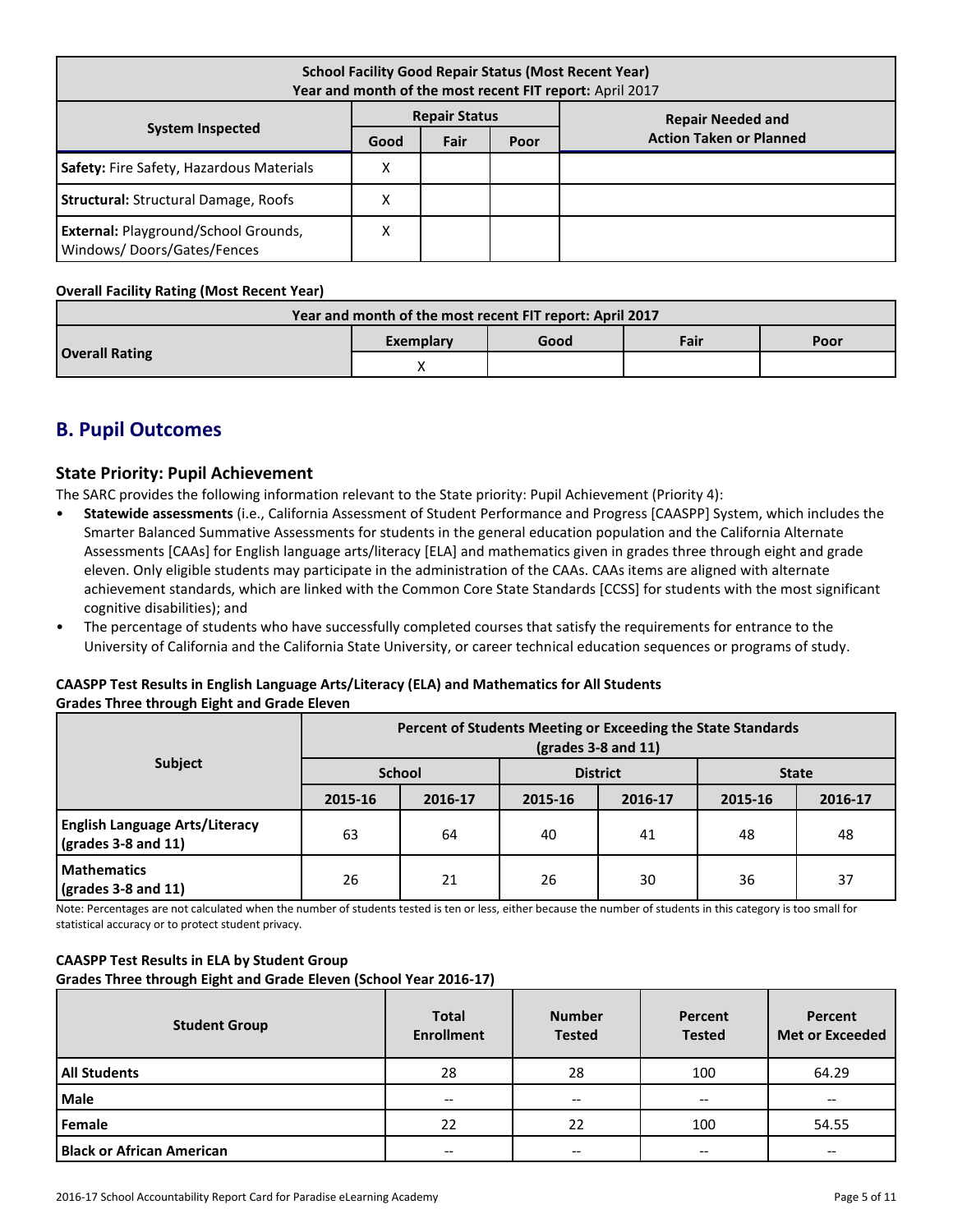| <b>Student Group</b>            | <b>Total</b><br><b>Enrollment</b> | <b>Number</b><br><b>Tested</b>        | Percent<br><b>Tested</b> | <b>Percent</b><br><b>Met or Exceeded</b> |  |
|---------------------------------|-----------------------------------|---------------------------------------|--------------------------|------------------------------------------|--|
| <b>Filipino</b>                 | --                                | $- -$                                 | --                       |                                          |  |
| <b>Hispanic or Latino</b>       | $- -$                             | $\hspace{0.05cm}$ – $\hspace{0.05cm}$ | --                       |                                          |  |
| <b>White</b>                    | 22                                | 22                                    | 100                      | 63.64                                    |  |
| Socioeconomically Disadvantaged | 17                                | 17                                    | 100                      | 58.82                                    |  |
| <b>English Learners</b>         | --                                | $\hspace{0.05cm}$ – $\hspace{0.05cm}$ | --                       | --                                       |  |
| <b>Foster Youth</b>             |                                   | --                                    | --                       |                                          |  |

Note: ELA test results include the Smarter Balanced Summative Assessment and the CAA. The "Percent Met or Exceeded" is calculated by taking the total number of students who met or exceeded the standard on the Smarter Balanced Summative Assessment plus the total number of students who met the standard (i.e., achieved Level 3–Alternate) on the CAAs divided by the total number of students who participated in both assessments.

Note: Double dashes (--) appear in the table when the number of students is ten or less, either because the number of students in this category is too small for statistical accuracy or to protect student privacy.

Note: The number of students tested includes all students who participated in the test whether they received a score or not; however, the number of students tested is not the number that was used to calculate the achievement level percentages. The achievement level percentages are calculated using only students who received scores.

#### **CAASPP Test Results in Mathematics by Student Group**

**Grades Three through Eight and Grade Eleven (School Year 2016-17)**

| <b>Student Group</b>                   | <b>Total</b><br><b>Enrollment</b> | <b>Number</b><br><b>Tested</b> | Percent<br><b>Tested</b> | Percent<br><b>Met or Exceeded</b> |
|----------------------------------------|-----------------------------------|--------------------------------|--------------------------|-----------------------------------|
| <b>All Students</b>                    | 29                                | 29                             | 100                      | 20.69                             |
| <b>Male</b>                            | $- -$                             | --                             | --                       | $- -$                             |
| Female                                 | 23                                | 23                             | 100                      | 13.04                             |
| <b>Black or African American</b>       | $\overline{\phantom{m}}$          | $\overline{\phantom{m}}$       | $-$                      | $- -$                             |
| Filipino                               | --                                | $\overline{\phantom{m}}$       | $\overline{\phantom{m}}$ | --                                |
| <b>Hispanic or Latino</b>              | $- -$                             | $\overline{\phantom{m}}$       | --                       | $- -$                             |
| White                                  | 22                                | 22                             | 100                      | 18.18                             |
| <b>Socioeconomically Disadvantaged</b> | 17                                | 17                             | 100                      | 17.65                             |
| <b>English Learners</b>                | $- -$                             | --                             | --                       | --                                |
| <b>Foster Youth</b>                    | --                                | --                             | --                       |                                   |

Note: Mathematics test results include the Smarter Balanced Summative Assessment and the CAA. The "Percent Met or Exceeded" is calculated by taking the total number of students who met or exceeded the standard on the Smarter Balanced Summative Assessment plus the total number of students who met the standard (i.e., achieved Level 3–Alternate) on the CAAs divided by the total number of students who participated in both assessments.

Note: Double dashes (--) appear in the table when the number of students is ten or less, either because the number of students in this category is too small for statistical accuracy or to protect student privacy.

Note: The number of students tested includes all students who participated in the test whether they received a score or not; however, the number of students tested is not the number that was used to calculate the achievement level percentages. The achievement level percentages are calculated using only students who received scores.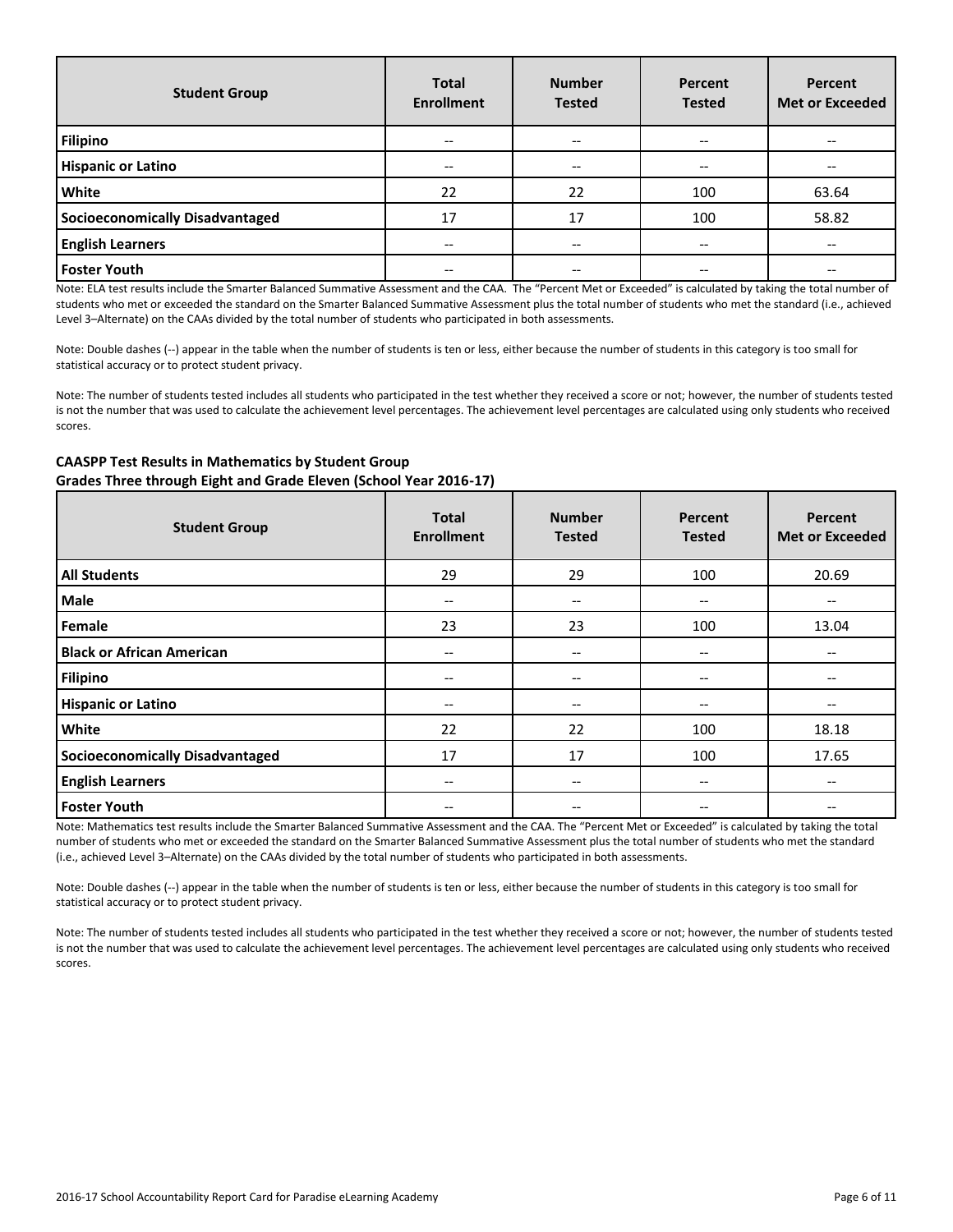#### **CAASPP Test Results in Science for All Students Grades Five, Eight, and Ten**

|                               | Percent of Students Scoring at Proficient or Advanced                  |         |    |    |              |    |  |  |  |
|-------------------------------|------------------------------------------------------------------------|---------|----|----|--------------|----|--|--|--|
| <b>Subject</b>                | <b>School</b>                                                          |         |    |    | <b>State</b> |    |  |  |  |
|                               | <b>District</b><br>2015-16<br>2014-15<br>2014-15<br>2015-16<br>2014-15 | 2015-16 |    |    |              |    |  |  |  |
| Science (grades 5, 8, and 10) | $-$                                                                    | 68      | 57 | 56 | 60           | 56 |  |  |  |

Note: Science test results include California Standards Tests (CSTs), California Modified Assessment (CMA), and California Alternate Performance Assessment (CAPA) in grades five, eight, and ten.

Note: Scores are not shown when the number of students tested is ten or less, either because the number of students in this category is too small for statistical accuracy or to protect student privacy.

Note: The 2016-17 data are not available. The California Department of Education is developing a new science assessment based on the Next Generation Science Standards for California Public Schools (CA NGSS). The new California Science Test (CAST) was piloted in spring 2017. The CST and CMA for Science will no longer be administered.

#### **Career Technical Education Programs (School Year 2016-17)**

Paradise eLearning Academy in conjunction with Paradise High School offers several different programs for Career Technical Education. PHS offers courses in Advanced Child Development, Advanced Culinary Arts, Child Development, Introduction to Engineering, Principles of Engineering, Computer Integrated Manufacturing, Engineering & Architectural Design, Architectural Drawing, Auto I, Advanced Auto, Manufacturing Processes, Computer Repair, Computer Game Programming, Advanced Computer Applications, Graphic Design, Multimedia Applications, Fashion Design, Small Business Entrepreneurship, Medical & Hospital Careers, Wood Manufacturing, and Advanced Wood Manufacturing, and Yearbook. Apex Learning offers the following Career and Technical Education courses: Principles of Information Technology, Principles of Health Science, and Principles of Business and Marketing.

#### **Career Technical Education Participation (School Year 2016-17)**

| <b>Measure</b>                                                                                           |     |  |  |  |  |
|----------------------------------------------------------------------------------------------------------|-----|--|--|--|--|
| Number of pupils participating in CTE                                                                    | 11  |  |  |  |  |
| % of pupils completing a CTE program and earning a high school diploma                                   |     |  |  |  |  |
| % of CTE courses sequenced or articulated between the school and institutions of postsecondary education | n/a |  |  |  |  |

#### **Courses for University of California (UC) and/or California State University (CSU) Admission**

| <b>UC/CSU Course Measure</b>                                              | Percent |
|---------------------------------------------------------------------------|---------|
| 2016-17 Pupils Enrolled in Courses Required for UC/CSU Admission          | 100     |
| 2015-16 Graduates Who Completed All Courses Required for UC/CSU Admission |         |

#### **State Priority: Other Pupil Outcomes**

The SARC provides the following information relevant to the State priority: Other Pupil Outcomes (Priority 8):

Pupil outcomes in the subject areas of physical education.

#### **California Physical Fitness Test Results (School Year 2016-17)**

| Grade |                              | <b>Percent of Students Meeting Fitness Standards</b> |                             |  |  |  |  |  |  |  |
|-------|------------------------------|------------------------------------------------------|-----------------------------|--|--|--|--|--|--|--|
| Level | <b>Four of Six Standards</b> | <b>Five of Six Standards</b>                         | <b>Six of Six Standards</b> |  |  |  |  |  |  |  |
| .     |                              |                                                      |                             |  |  |  |  |  |  |  |

Note: Percentages are not calculated when the number of students tested is ten or less, either because the number of students in this category is too small for statistical accuracy or to protect student privacy.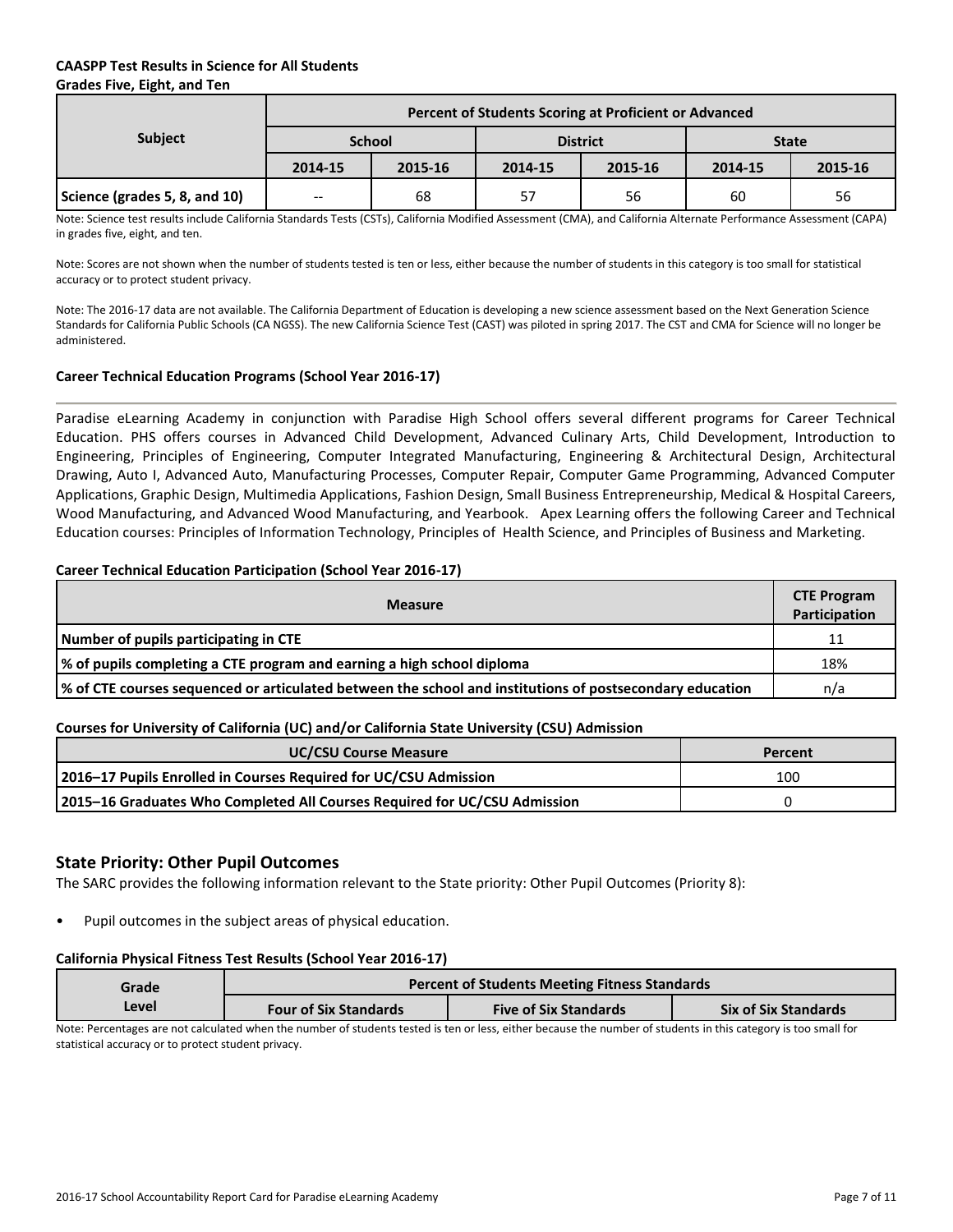# **C. Engagement**

### **State Priority: Parental Involvement**

The SARC provides the following information relevant to the State priority: Parental Involvement (Priority 3):

• Efforts the school district makes to seek parent input in making decisions for the school district and each schoolsite.

#### **Opportunities for Parental Involvement (School Year 2017-18)**

Paradise eLearning Academy's advisory governance committee is our Site Advisory Board. The Advisory Board's composition includes at least seven members: Director, Staff, Students, Parents and Community members. Parent contact is through our monthly eLearning newsletter, Apex weekly progress reports, via email, phone calls to parents/guardians, invitations to LCAP meetings and surveys, and our school facebook site and website.

### **State Priority: Pupil Engagement**

The SARC provides the following information relevant to the State priority: Pupil Engagement (Priority 5):

- High school dropout rates; and
- High school graduation rates.

#### **Dropout Rate and Graduation Rate (Four-Year Cohort Rate)**

|                        |         | <b>School</b> |         | <b>District</b> |         |         | <b>State</b> |         |         |
|------------------------|---------|---------------|---------|-----------------|---------|---------|--------------|---------|---------|
| Indicator              | 2013-14 | 2014-15       | 2015-16 | 2013-14         | 2014-15 | 2015-16 | 2013-14      | 2014-15 | 2015-16 |
| Dropout Rate           | 18.8    | 14.3          |         | 9.3             | 13.4    | 6.5     | 11.5         | 10.7    | 9.7     |
| <b>Graduation Rate</b> | 50      | 78.57         | 75      | 88.1            | 82.61   | 89.81   | 80.95        | 82.27   | 83.77   |

#### **Completion of High School Graduation Requirements - Graduating Class of 2016 (One-Year Rate)**

|                                         | <b>Graduating Class of 2016</b> |                 |              |  |  |  |  |
|-----------------------------------------|---------------------------------|-----------------|--------------|--|--|--|--|
| Group                                   | <b>School</b>                   | <b>District</b> | <b>State</b> |  |  |  |  |
| <b>All Students</b>                     | 82.35                           | 84.82           | 87.11        |  |  |  |  |
| <b>Black or African American</b>        | 0                               | 100             | 79.19        |  |  |  |  |
| American Indian or Alaska Native        | 0                               | 100             | 80.17        |  |  |  |  |
| Asian                                   | 0                               | 0               | 94.42        |  |  |  |  |
| <b>Filipino</b>                         | 0                               | 100             | 93.76        |  |  |  |  |
| <b>Hispanic or Latino</b>               | 100                             | 77.27           | 84.58        |  |  |  |  |
| <b>Native Hawaiian/Pacific Islander</b> | 0                               | 0               | 86.57        |  |  |  |  |
| White                                   | 78.57                           | 87.11           | 90.99        |  |  |  |  |
| <b>Two or More Races</b>                | 100                             | 75              | 90.59        |  |  |  |  |
| <b>Socioeconomically Disadvantaged</b>  | 0                               | 80.88           | 63.9         |  |  |  |  |
| <b>English Learners</b>                 | 0                               | 33.33           | 55.44        |  |  |  |  |
| <b>Students with Disabilities</b>       | 83.33                           | 78.26           | 85.45        |  |  |  |  |
| <b>Foster Youth</b>                     | 0                               | 14.29           | 68.19        |  |  |  |  |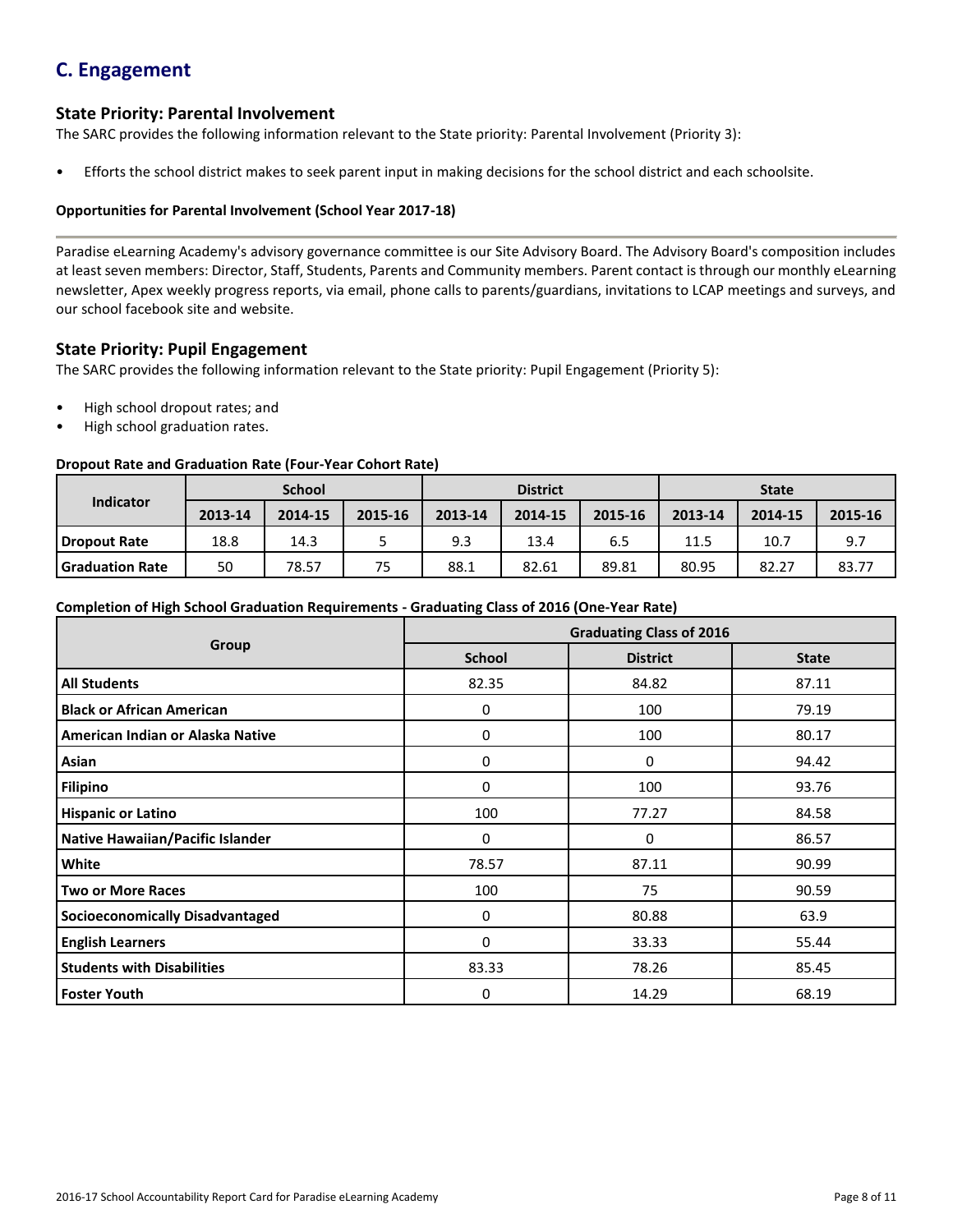### **State Priority: School Climate**

The SARC provides the following information relevant to the State priority: School Climate (Priority 6):

- Pupil suspension rates;
- Pupil expulsion rates; and
- Other local measures on the sense of safety.

#### **Suspensions and Expulsions**

|                    |         | <b>School</b> |         | <b>District</b> |         |         | <b>State</b> |         |         |
|--------------------|---------|---------------|---------|-----------------|---------|---------|--------------|---------|---------|
| Rate               | 2014-15 | 2015-16       | 2016-17 | 2014-15         | 2015-16 | 2016-17 | 2014-15      | 2015-16 | 2016-17 |
| <b>Suspensions</b> | 4.9     | 0.0           | 2.4     | 9.4             | 8.1     |         | 3.8          | 3.7     | 3.6     |
| <b>Expulsions</b>  | 0.0     | 0.0           | 0.0     | 0.5             | 0.4     | 0.3     | 0.1          | 0.1     | 0.1     |

#### **School Safety Plan (School Year 2017-18)**

Paradise eLearning is located on the campus of Paradise High School and follows their comprehensive safety plan. The PHS plan was developed in collaboration with the School Site Council, school staff and administration, Paradise Police Dept, Butte Bounty Sheriff's Dept, Paradise Fire Dept, and the Town of Paradise. The plan addresses safe entry and exit, civil unrest, weapons on campus, maintaining order on campus, natural disasters, armed intruders, fire and earthquake, etc. The plan contains all of the information required by law and is reviewed annually by the PUSD Governing Board and school administration. The plan is discussed with school staff each August on the day before students return to school following summer break. Emergency plans are posted in each classroom. Emergency drills are conducted at regular intervals throughout the school year.

# **D. Other SARC Information**

The information in this section is required to be in the SARC but is not included in the state priorities for LCFF.

#### **Federal Intervention Program (School Year 2017-18)**

| Indicator                                           | <b>School</b> | <b>District</b> |
|-----------------------------------------------------|---------------|-----------------|
| <b>Program Improvement Status</b>                   |               | In PI           |
| <b>First Year of Program Improvement</b>            |               | 2011-2012       |
| Year in Program Improvement*                        |               | Year 3          |
| Number of Schools Currently in Program Improvement  | N/A           | л               |
| Percent of Schools Currently in Program Improvement | N/A           | 80              |

Note: Cells with N/A values do not require data.

#### **Average Class Size and Class Size Distribution (Secondary)**

|                       |                             |          | 2014-15   |                             |                             |                                     | 2015-16   |       | 2016-17                     |          |                             |       |
|-----------------------|-----------------------------|----------|-----------|-----------------------------|-----------------------------|-------------------------------------|-----------|-------|-----------------------------|----------|-----------------------------|-------|
| Subject               | Avg.                        |          |           | <b>Number of Classrooms</b> |                             | <b>Number of Classrooms</b><br>Avg. |           |       | Avg.                        |          | <b>Number of Classrooms</b> |       |
|                       | <b>Class</b><br><b>Size</b> | $1 - 22$ | $23 - 32$ | $33+$                       | <b>Class</b><br><b>Size</b> | $1 - 22$                            | $23 - 32$ | $33+$ | <b>Class</b><br><b>Size</b> | $1 - 22$ | 23-32                       | $33+$ |
| <b>English</b>        | 9                           | 6        |           |                             | 12                          | 6                                   | ᅩ         |       | 8                           |          |                             |       |
| <b>Mathematics</b>    | 5                           | 8        |           |                             |                             | 12                                  |           |       | 5                           | 12       |                             |       |
| <b>Science</b>        |                             | כ        |           |                             | 13                          | 4                                   |           |       | 9                           | 4        |                             |       |
| <b>Social Science</b> | 8                           | 8        | ∸         |                             | 10                          |                                     |           |       | 9                           | 8        |                             |       |

Note: Number of classes indicates how many classrooms fall into each size category (a range of total students per classroom). At the secondary school level, this information is reported by subject area rather than grade level.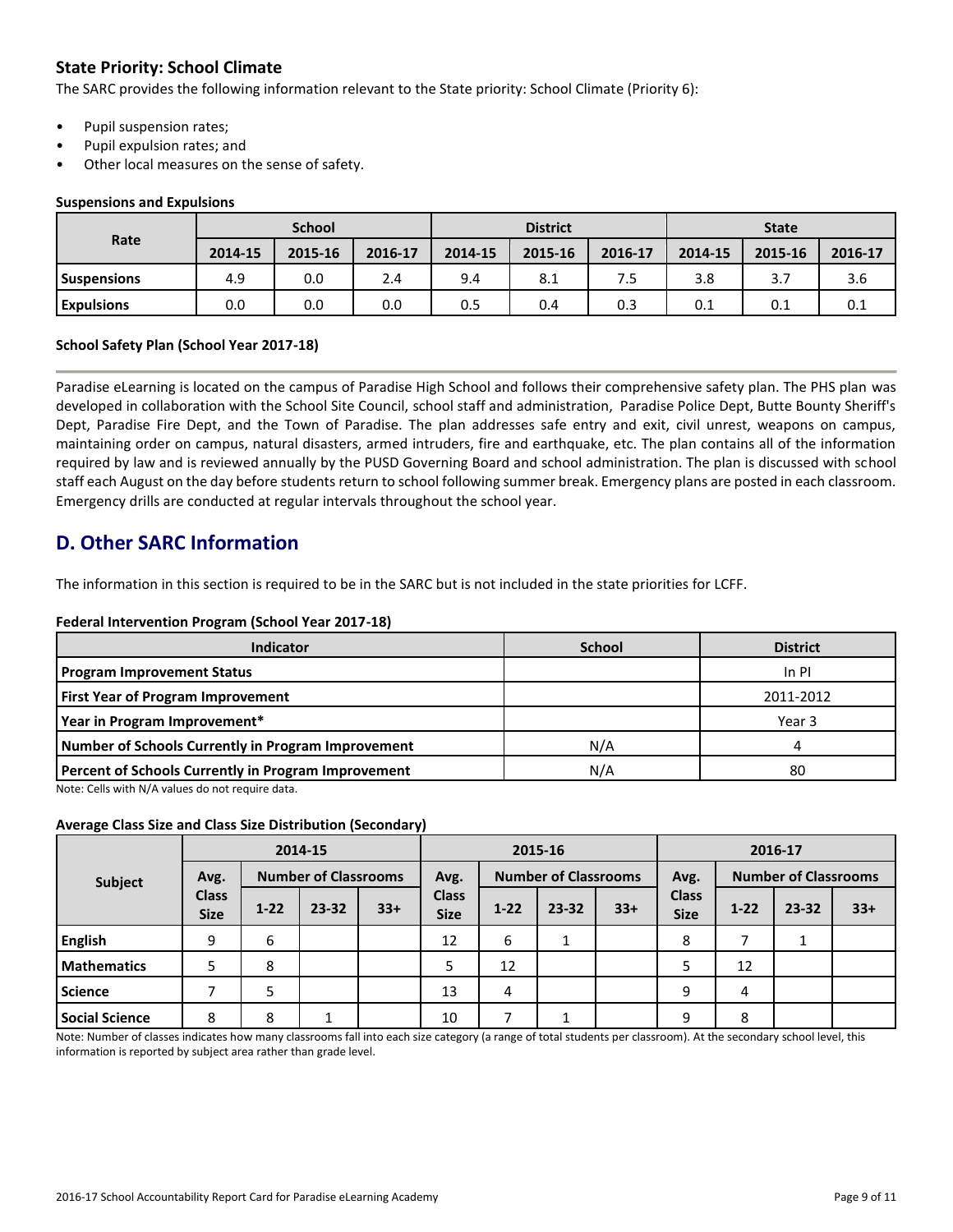#### **Academic Counselors and Other Support Staff (School Year 2016-17)**

| <b>Title</b>                                               | <b>Number of FTE</b><br><b>Assigned to School</b> | <b>Average Number of Students per</b><br><b>Academic Counselor</b> |
|------------------------------------------------------------|---------------------------------------------------|--------------------------------------------------------------------|
| <b>Academic Counselor</b>                                  | .2                                                | 49                                                                 |
| <b>Counselor (Social/Behavioral or Career Development)</b> | 0                                                 | N/A                                                                |
| Library Media Teacher (Librarian)                          | $\Omega$                                          | N/A                                                                |
| Library Media Services Staff (Paraprofessional)            | 0                                                 | N/A                                                                |
| Psychologist                                               | $\Omega$                                          | N/A                                                                |
| <b>Social Worker</b>                                       | 0                                                 | N/A                                                                |
| <b>Nurse</b>                                               | $\Omega$                                          | N/A                                                                |
| <b>Speech/Language/Hearing Specialist</b>                  | 0                                                 | N/A                                                                |
| <b>Resource Specialist</b>                                 | 0                                                 | N/A                                                                |
| <b>Other</b>                                               | 0                                                 | N/A                                                                |

Note: Cells with N/A values do not require data.

\*One Full Time Equivalent (FTE) equals one staff member working full time; one FTE could also represent two staff members who each work 50 percent of full time.

#### **Expenditures per Pupil and School Site Teacher Salaries (Fiscal Year 2015-16)**

|                                                     | <b>Expenditures Per Pupil</b> |                                    |                               | Average                         |
|-----------------------------------------------------|-------------------------------|------------------------------------|-------------------------------|---------------------------------|
| Level                                               | <b>Total</b>                  | Supplemental/<br><b>Restricted</b> | Basic/<br><b>Unrestricted</b> | <b>Teacher</b><br><b>Salary</b> |
| <b>School Site</b>                                  | \$4,823                       | \$311                              | \$4,512                       | \$58,537                        |
| <b>District</b>                                     | N/A                           | N/A                                | \$5,023                       | \$66,368                        |
| <b>Percent Difference: School Site and District</b> | N/A                           | N/A                                | $-10.2$                       | $-4.4$                          |
| <b>State</b>                                        | N/A                           | N/A                                | \$6,574                       | \$69,649                        |
| <b>Percent Difference: School Site and State</b>    | N/A                           | N/A                                | $-15.6$                       | $-10.3$                         |

Note: Cells with N/A values do not require data.

#### **Types of Services Funded (Fiscal Year 2016-17)**

Paradise eLearning Academy is a comprehensive , WASC approved program that allows students to earn a high school diploma upon graduation. Our online UCOP a-g approved curriculum ranges from credit recovery through Advanced Placement courses. CTE, foreign languages, and VAPA programs supplement the instructional education.

#### **Teacher and Administrative Salaries (Fiscal Year 2015-16)**

| Category                                      | <b>District Amount</b> | <b>State Average for Districts In Same Category</b> |
|-----------------------------------------------|------------------------|-----------------------------------------------------|
| <b>Beginning Teacher Salary</b>               | \$38,000               | \$44.144                                            |
| Mid-Range Teacher Salary                      | \$56,064               | \$69,119                                            |
| <b>Highest Teacher Salary</b>                 | \$98,612               | \$86,005                                            |
| <b>Average Principal Salary (Elementary)</b>  | \$93,996               | \$106,785                                           |
| <b>Average Principal Salary (Middle)</b>      | \$96,938               | \$111,569                                           |
| <b>Average Principal Salary (High)</b>        | \$100,034              | \$121,395                                           |
| <b>Superintendent Salary</b>                  | \$155,500              | \$178,104                                           |
| <b>Percent of Budget for Teacher Salaries</b> | 36%                    | 34%                                                 |
| Percent of Budget for Administrative Salaries | 5%                     | 6%                                                  |

For detailed information on salaries, see the CDE Certificated Salaries & Benefits Web page a[t http://www.cde.ca.gov/ds/fd/cs/.](http://www.cde.ca.gov/ds/fd/cs/)